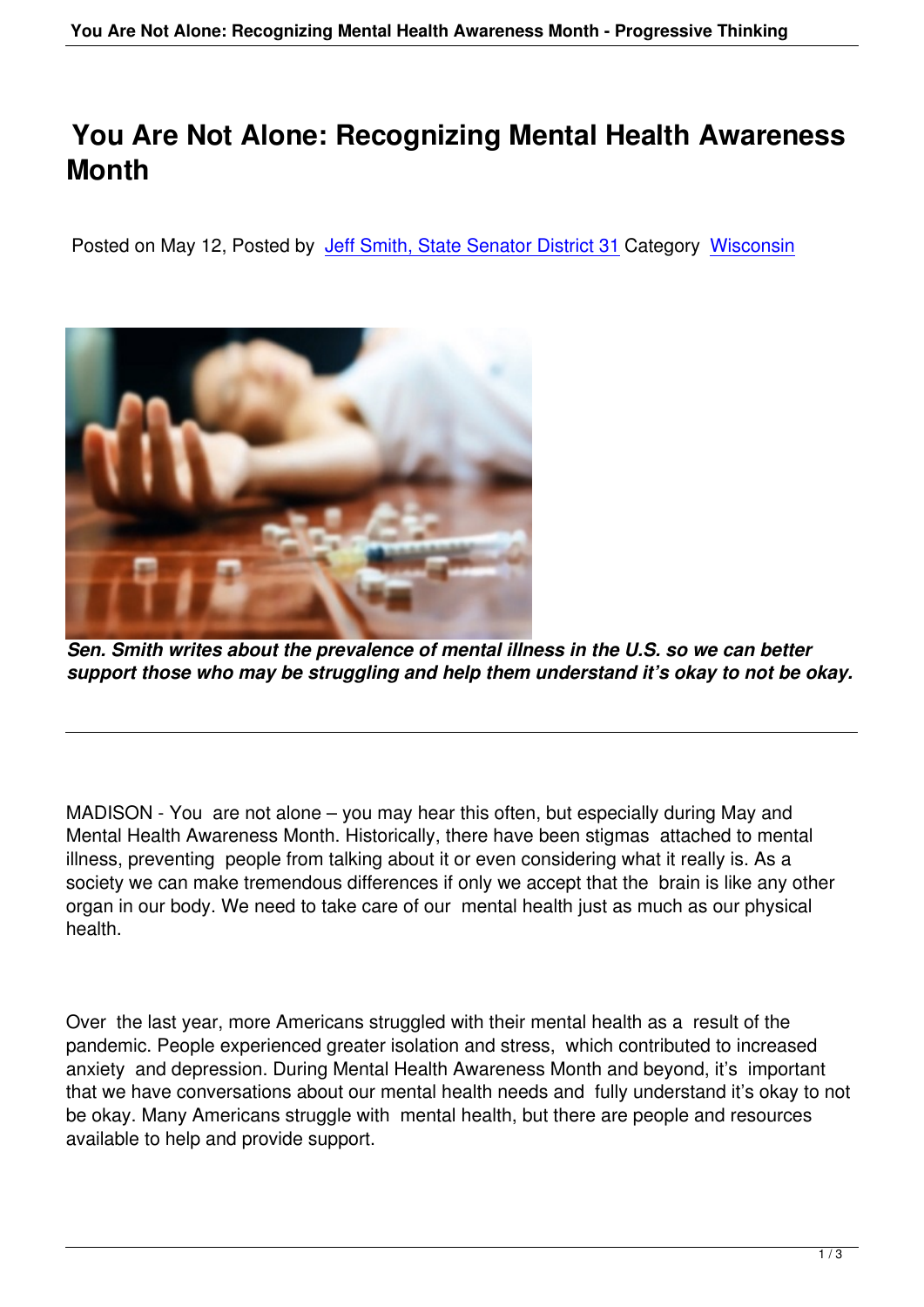Mental health is prevalent within the United States and disproportionately impacts certain populations. NAMI reports that one in five adults each year will experience some form of mental illness each year while less than half will seek treatment.

It's worth noting that 50% of all lifetime mental illness begins by age 14 and 75% by age 24. This statistic certainly illuminates the need to treat symptoms as early as possible. Sadly, the average length of time between the onset of mental illness symptoms and treatment is 11 years. This gives some indication as to how difficult it can be to diagnose mental illness at such a young age and work with affected parties on early intervention strategies.

Suicide is the second leading cause of death in the 10 to 34 year age group, and the tenth leading cause overall. This is a tragedy families should never have to endure; we can reduce those numbers dramatically with greater mental health awareness and support.

Members of the LGBTQ community experience societal prejudice and discrimination, which contribute to higher rates of mental illness. Lesbian, gay and bisexual youth are four times more likely to attempt suicide than straight youth. Even more shocking is the fact that transgender adults are twelve times more likely to attempt suicide. With those statistics on our conscience, it would be wise for politicians to stop ostracizing the LGBTQ community and develop policies inclusive of all identities.



Additional statistics show just how prevalent mental health illness is in our communities. More than 20% of citizens experiencing homelessness, 37% of incarcerated adults and 70.4% of youth in the juvenile justice system suffer from a diagnosed mental illness. Forty-one percent of Veterans Health Administration patients suffer from a mental health disorder or drug addiction.